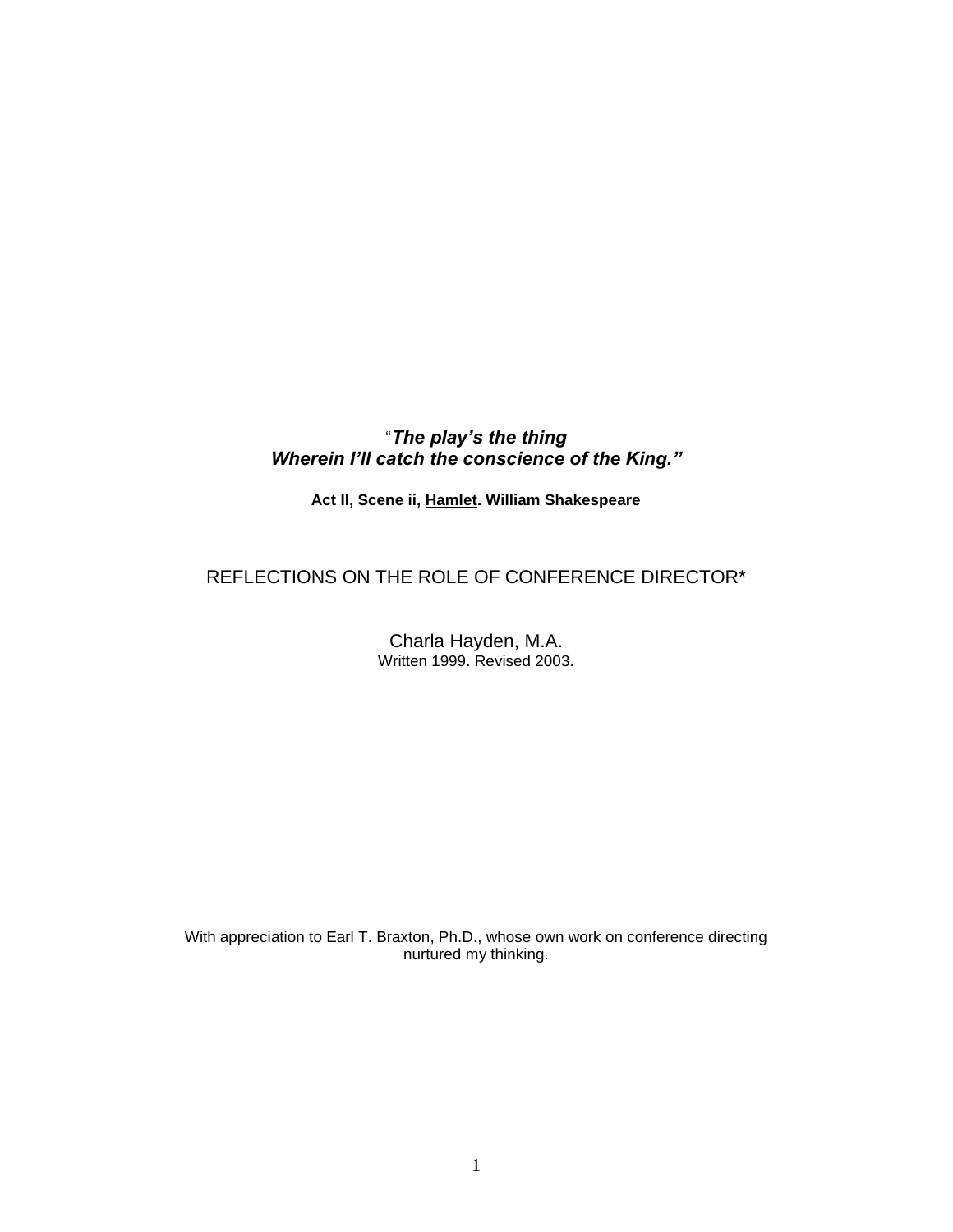One way to look at a group relations conference is as a play within a play, like the strategic device fashioned by Prince Hamlet to catch his uncle, King Claudius, in a state of guilty recognition of his murder of his brother, Hamlet's father. In the case of a group relations conference, of course, we are generally not trying to ensnare a guilty conscience, but rather to capture something much more elusive – the collective unconscious elements of a temporary working system. The similarity of a conference to the dramatic device of embedding a play with a play, however, is striking. We organize our conferences within the larger context of "real life" organizations in order to teach ourselves about that larger context. We do what Shakespeare did so artfully in a number of his plays: organize a play within another to draw the meaning of the broader entity to a point of clarity, to bring forward themes and information which in the larger context may remain hidden or at least unexplored. We are after a kind of distillation of "real world" life in organizations which we can learn from, beyond the veils of political and social correctness, denial and defense. This paper will focus on two key elements of the role of the director in this "play-within-a-play" we call a group relations conference. For much as in a different kind of drama, where the roles are pre-scripted, the conference director's interpretation of the art form, and his/her role behavior, indelibly stamps the enactment in particular ways.

In my view, there has been a tendency for conference directors to translate their individual experience and conclusions about how to carry out the role into a prescriptive approach. In May of this year I had the opportunity to be the associate director for an experienced consulting colleague who was making her debut as conference director. It was part of my charge from her and the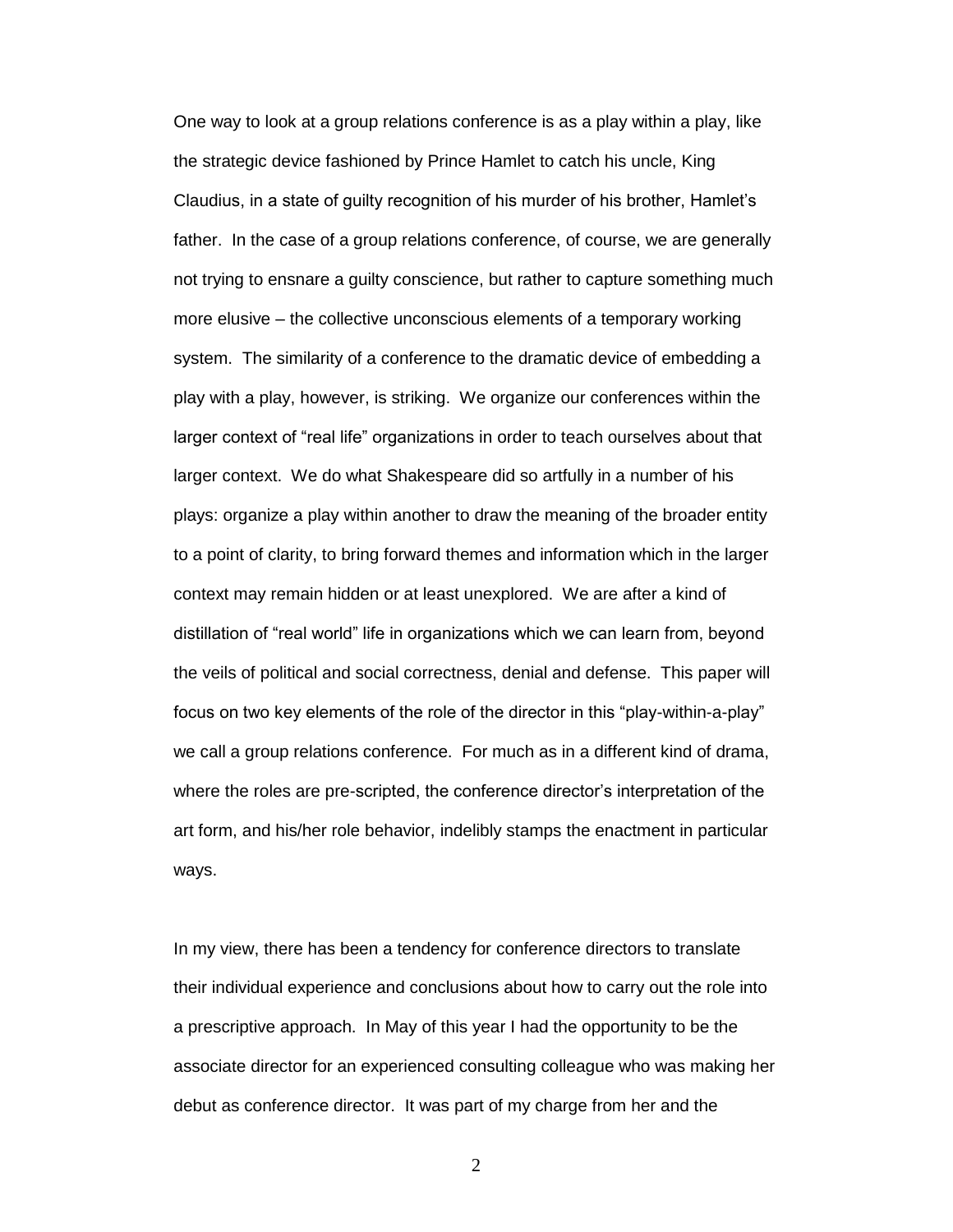sponsoring organizations to guide her to become a full-fledged director. At that conference, which she conducted in a vastly different style than mine, I learned a great deal about the elasticity of the role and its variable impact on member learning. I also learned that had I tried to "stage direct" her work to be like mine I might have taken away from her and the conference a precious and unique experience of leadership and authority. Each of us, when acting as the conference director, learns how working in the role suits us, but when we generalize that as advice to other directors, particularly those who are early in their experience of the role, we risk stifling the other person's interpretation. I agree with Ed Klein's admonition in *"Systematic and Personal Issues in Directing a Group Relations Conference"*, ". . . there is no right way to direct." There are, however, key areas of the role functions every conference director needs to consider how to approach. Those I will treat here are Team Leader of Staff and Intellectual Leader.

#### **Team Leader of Staff**

To a significant degree, the success of any director's work is dependent on the role effectiveness of each member of the conference staff. This is exactly the same as in a context that is more formally defined as a play. How the actors fill their roles – the passion and the discipline they bring to taking up their roles, the appropriateness of their expressions in their roles, the degree to which they are willing to take risks to push the limits of understanding available in the drama, their capacity to work in an *ensemble* with each other – all are elements affecting how effective the director and the membership will experience the director to be, and how well their learning can be extended. So how does one build an effective team of "actors"?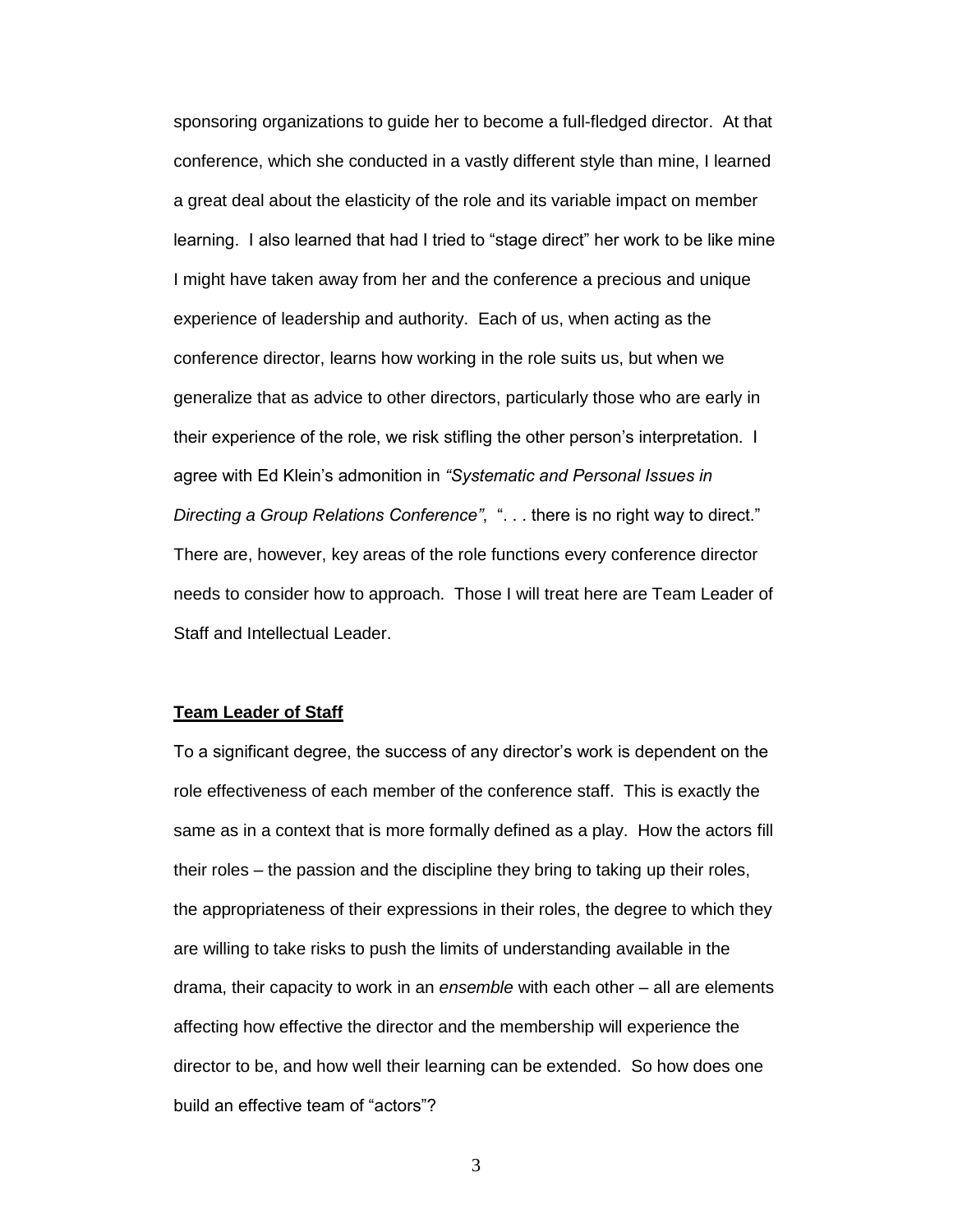#### *Staff Selection*

Obviously how the director selects staff has a profound effect on the conference. In some conference contexts, the sponsoring organization(s) put requirements on the director to pick form particular groups of consultants or from particular lists. If the conference is sponsored under the *aegis* of the A.K. Rice Institute in the United States, certain experience or competency levels are required of candidates to be eligible for staff roles. Other times the director is free to select from the broadest range of consultants available. Whatever the case, in addition to verifying that potential staff are trained and competent to do conference work, I believe there are some questions the director might want to consider with regard to each selection. These are:

 thoughtful consideration of the demands of each conference role that needs to be filled;

 a sense of bringing diverse perspectives/ways of knowing in those selected for staff roles;

• whether and how the director knows each person being considered for staff;

 whether and how each potential staff member knows each other potential staff member;

and finally, but not least,

 how the director imagines the consulting and administrative staff members will work with each other.

The last element seems crucial to me. It is the responsibility of the director to construct and inspire the staff team. It would be foolish, therefore, not to carefully consider whether the people one is selecting can work together with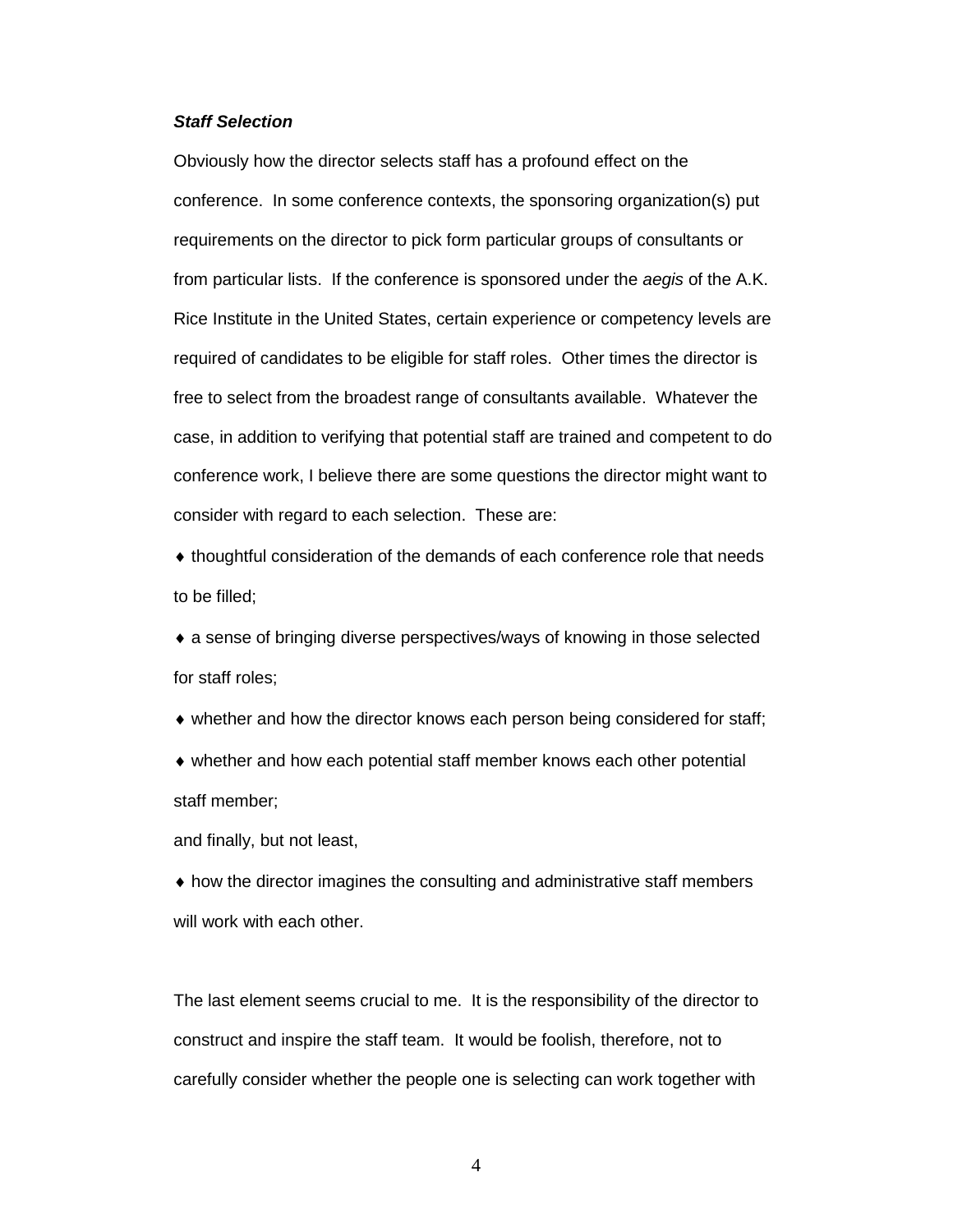vigor and commitment. To draw on another analogy to other dramatic contexts, since there is no overt script in a group relations conference but that which comes from the participants' past and present experiences, selecting people who have the potential to have "something to say" to each other (and the members), and the skill and courage to say it, is a strategy worth considering.

The question of whether a director ought to select people s/he knows or not has been addressed by others before this. A widely held value seems to be that whether or not the conference staff are known to each other and/or to the director, there is considerable benefit to inviting someone from outside the particular sponsoring center, or organizational context, from which the majority of the staff come. This is so the particular unconscious, or even conscious, assumptions and social arrangements made by the group can be more easily brought into focus for study by an outsider to the local system.

When I directed three AKRI national conferences I invited few consulting staff I had worked with before. In one case I invited an individual I had not met before but who had been nominated for the staff by that person's AKRI Center. In general, the staff I invited during those years did not have lengthy experience with each other, except in one case which I later had reason to regret. Although this approach to staff selection requires more effort to validate the experience and competencies of potential staff, and probably a more protracted negotiation prior to the actual invitation to consult, this strategy, in my view, provided a clearer focus on task among the staff, and less sentient history to carry and potentially work through in the milieu of the conference.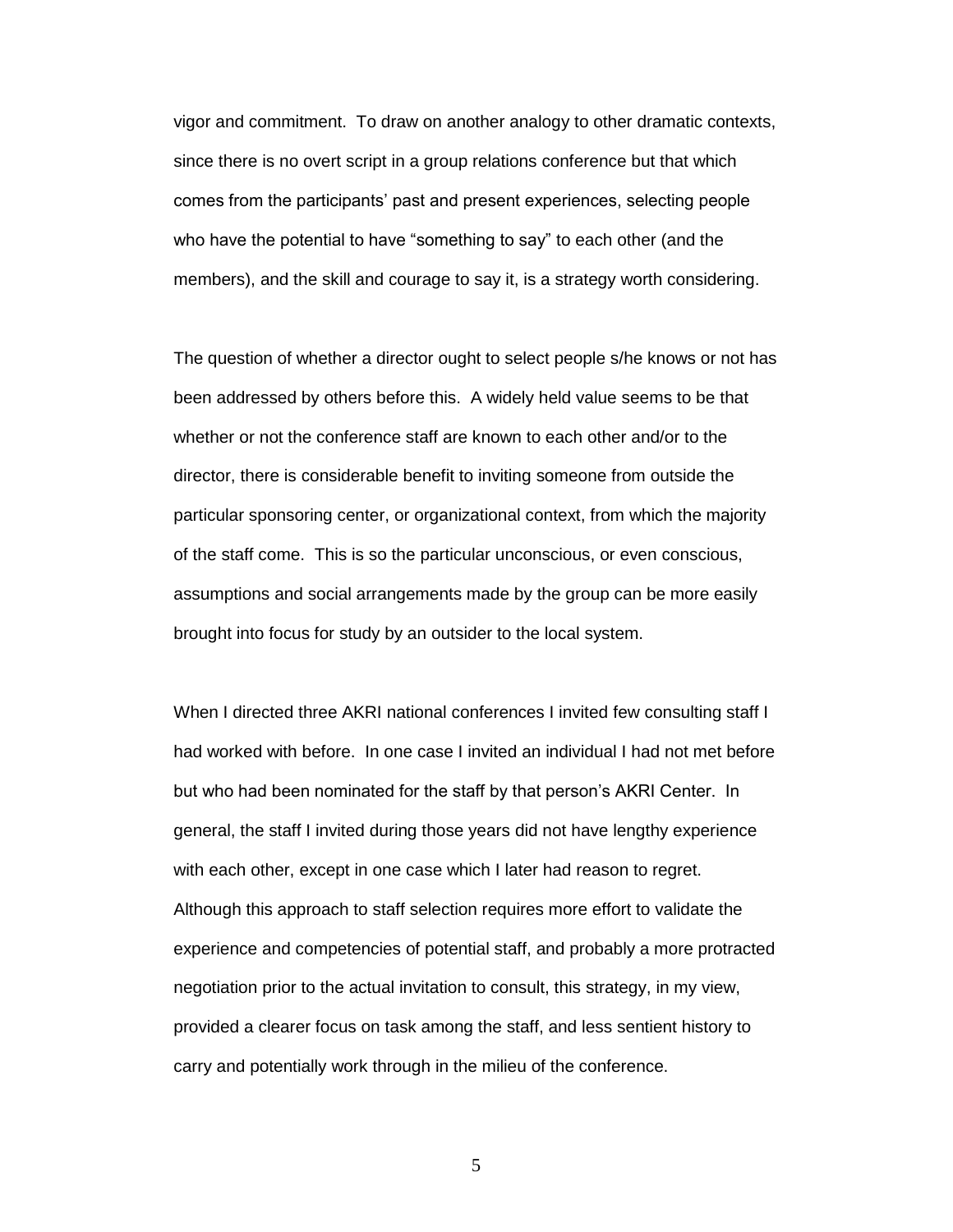One more point needs to be made regarding staff selection. Probably the most crucial role for the director to effectively select is administrator. The administrator is equivalent to the role of stage manager in a "real" play. The administrator holds the organizing element on behalf of the leadership pair of the conference – at least that is how I have experienced the role relationship when it functioned at its best. A sense of organization must reside in the director, of course, in terms of design, planning, and self and staff management. However, the administrator is the active embodiment of order, in the boundary region between the conference and members, staff and members, the conference and its host site, and sometimes even in the boundary region between the staff and the director. The administrator's selection needs to be made with the consciousness of the crucial capacities s/he needs to have, those of organization, empathy, and a willingness to serve in "holding" the pragmatic elements of the conference while not having final accountability for them. Many a director's ire has been wrongfully directed at his/her administrator when, in fact, the director's own lack of consciousness in selecting and partnering with the administrator are much more to the point.

#### *The Joining Process*

So the staff is assembled in plenty of time to begin forming a working *ensemble* before the members arrive. What are some of the key actions the director can initiate to foster team work?

Pre-conference staff work is crucial to the evolution of integrated work during the conference. Although in some ways the conference never feels completely grounded in reality until the members arrive (which is as it should be), how the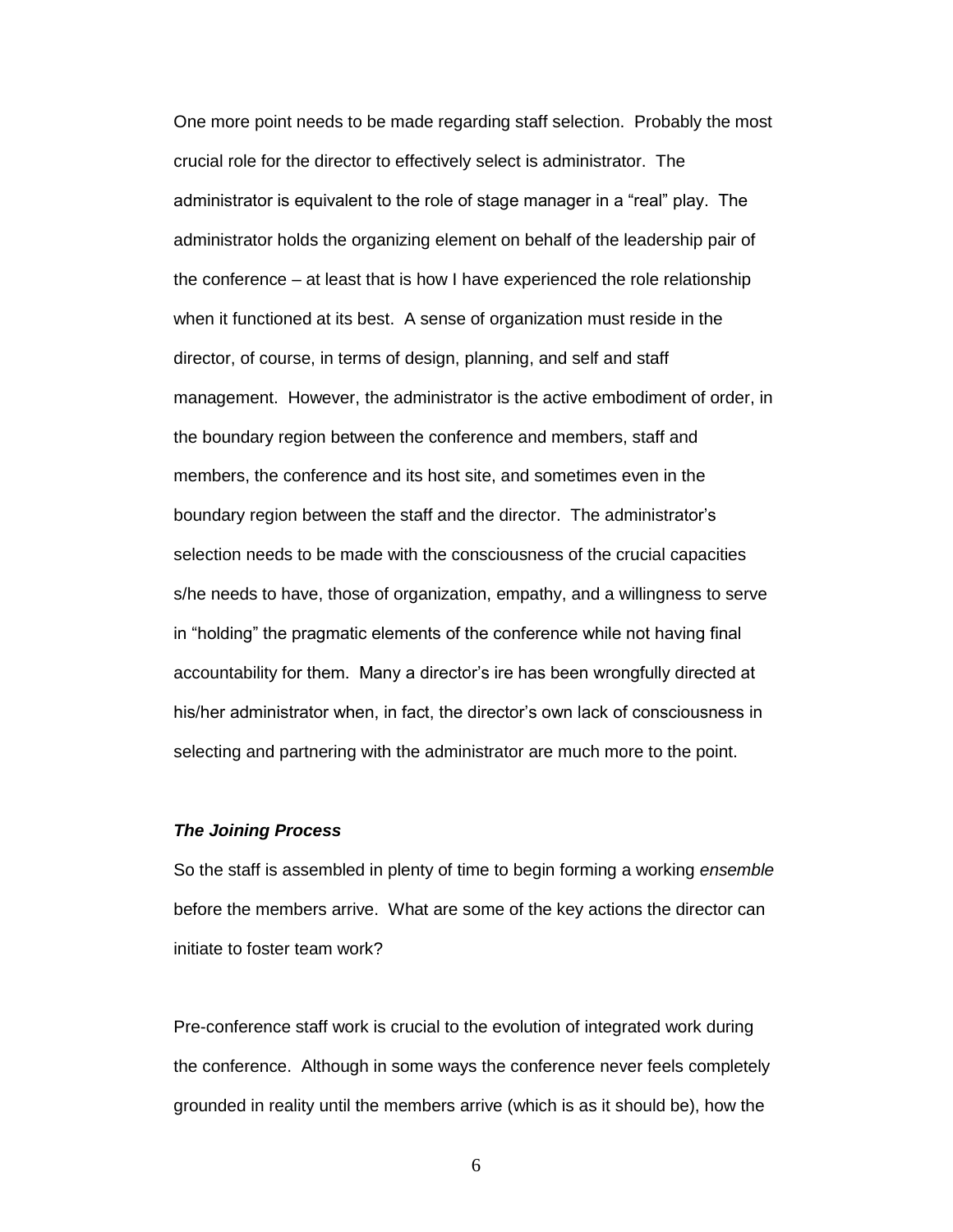staff encounter each other, and the director, before the Conference Opening will reverberate throughout the life of the conference. Pre-conference staff work is not unlike a dress rehearsal.

It is important for the director to remember that the staff is itself a small group. Its task is first to serve members by offering them opportunities to learn, but in the process of doing that, especially in the context of the Institutional Event, the staff will also study their own collective behavior. The director's conscious awareness of how the staff is working together is an important element of the team leader aspect of the role and requires active pursuit of teamwork if it is to flourish. For some time the culture of our conferences has been to emphasize individual performance in some degree of isolation from how that performance impacts the rest of the team. A director who is willing to "see" the dynamics of the team, and to intervene to improve the work of the staff as a whole, is likely to provide members with a more effective learning opportunity, and the staff a more satisfying work experience.

I have found one useful pre-conference activity is for the director to tell each staff member, in the presence of all the staff, why s/he has been selected. This provides the beginning link of director with staff in the "here and now" of the conference. It also serves to challenge or confirm other staff members' imaginings about why each person is present. Of course, during the conference more is likely to be learned about motives for selection, but beginning with the baseline of what the director is aware of makes a good start.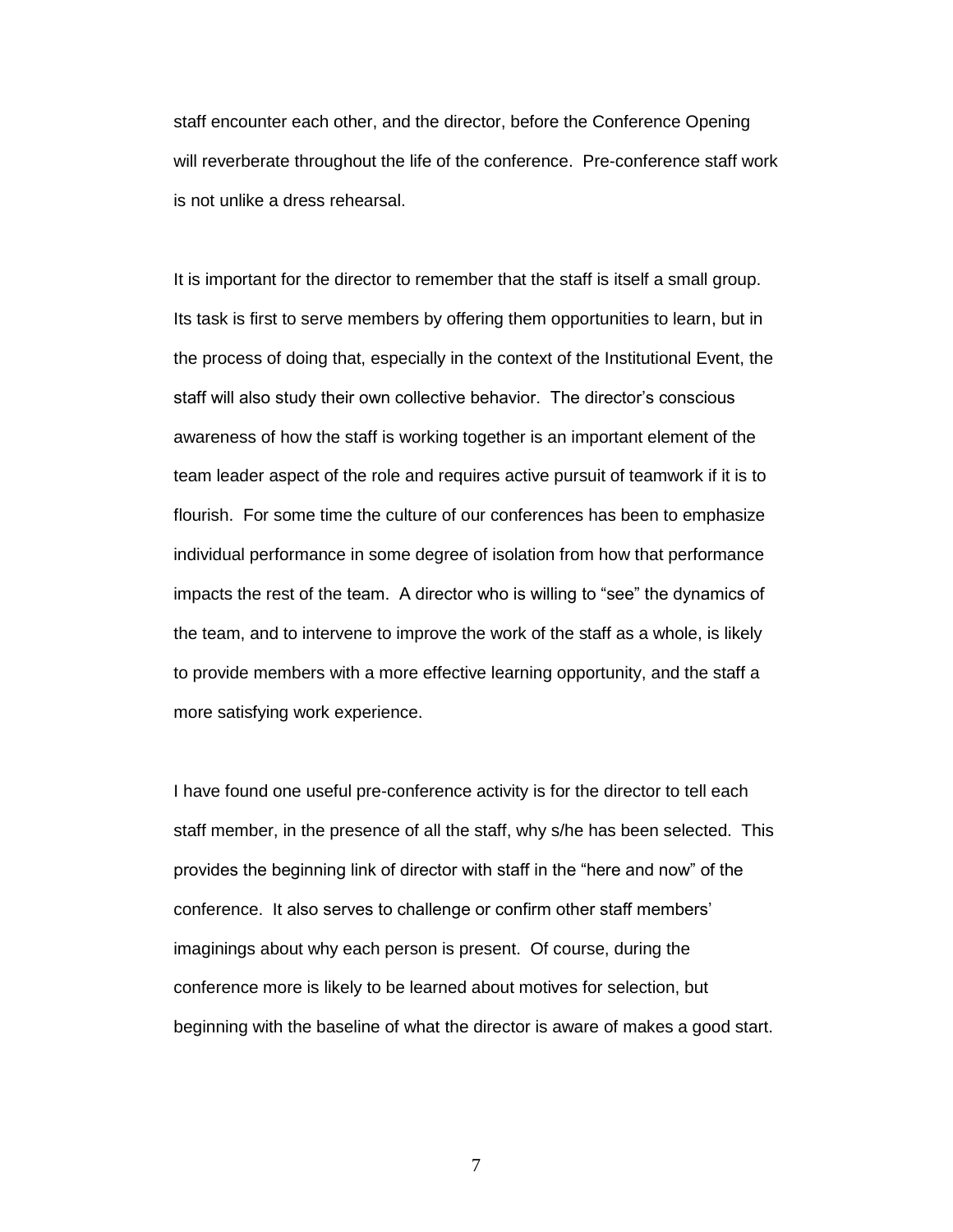Also in preconference work it is effective to invite each staff member to talk about what s/he is bringing into the conference psychologically, e.g., a recent illness, a child leaving home, a job change, etc., in addition to what each person is feeling about the conference. This discussion often shows itself later to have been the precursor of conference themes which touch both the staff and members. I have also found that in the joining process, when the director invites staff to talk about how they are coming into the conference, the director must "come clean" him/herself. Decades ago I worked on staff at an AKRI national conference where the director did not tell staff about a significant personal agony that was affecting him. This led to staff's unwillingness to fully engage with each other and a need to find some avenues of joining outside the conference work context. Although this created a rich learning opportunity, looking back I can't help wondering what would have happened had the director made another choice. The elements of a director's vulnerability are crucial to a full exploration of leadership and authority. If we attempt to construct leadership as "perfect", i.e., impermeable to the effects of personal experience, we do members and staff a disservice. As Nancy Adams proposes in "A Letter to a Young Director", "the primary task of a director is to tend to the complexities of self. If, I, in the director's role, can attend and monitor my own experience then I can 'hear' the staff and membership." The director can be both vulnerable and competent. This is a model for staff in which the director "takes them in and is taken in by them" in a way that fosters that likelihood between staff and members.

Another discussion much worth having in the preconference phase concerns staff members' previous and current experiences with each other. Although it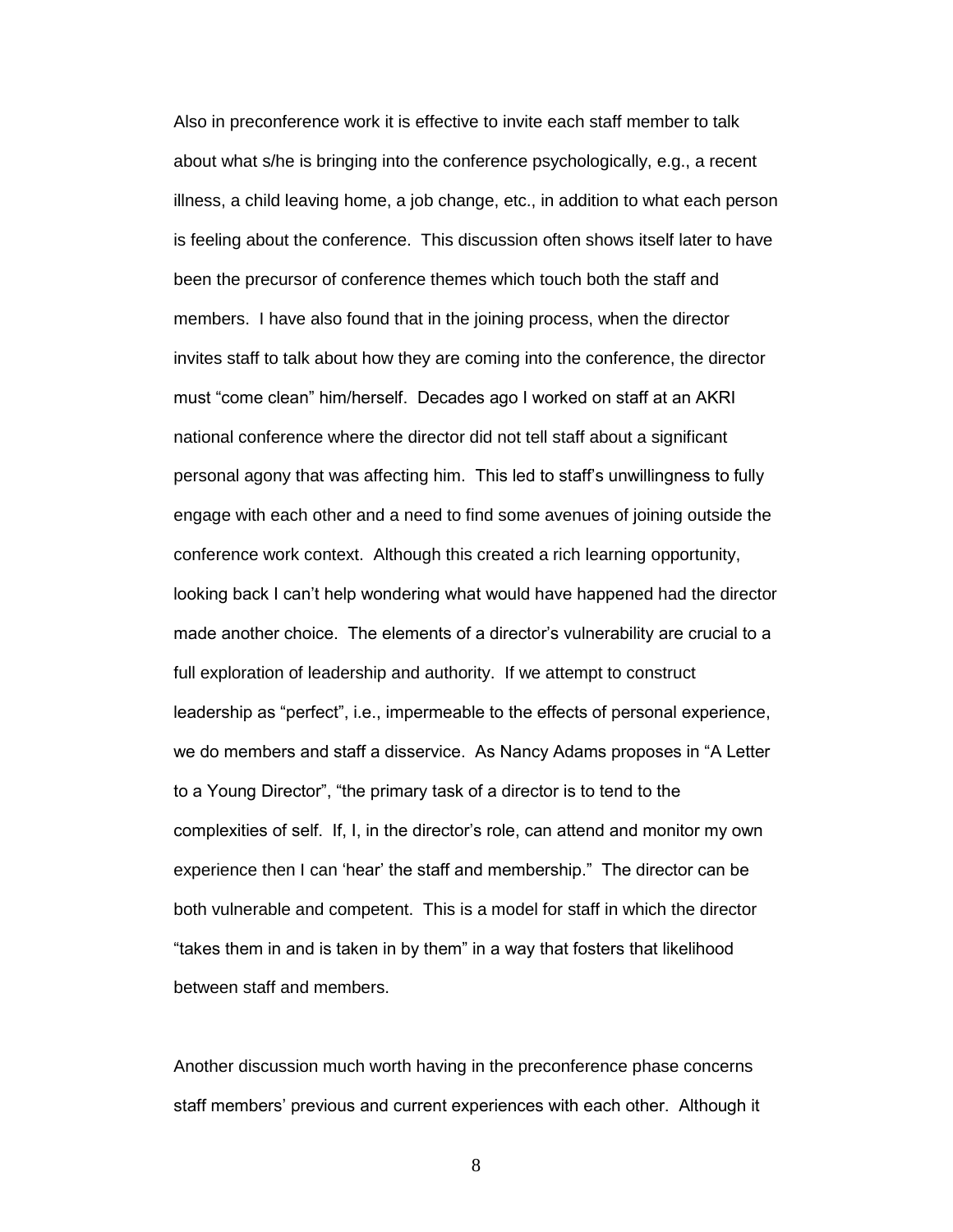runs the risk of actually convening the staff as a small study group, it is important for the director to invite and authorize enough work around this material that the staff can join with as much consciousness about the emotional network among them as possible.

#### *Team Leading During the Conference*

A primary element of directorship in terms of leading the staff team during the conference is staying aware of how they are working together, as I have said before. Another very important element is trusting the team.

Ethically we cannot ask members to scrutinize their individual and collective behavior unless we pursue those activities in the staff team. A key focus of the director needs to be on how the staff are relating to each other's authority and role behavior and whether those working relationships are functioning in the interest of member learning or not. An example from one of the national conferences I directed occurred when two male staff members from the same AKRI Center had been humorously taunting each other for some days into the conference. These two had had recent conflict with each other in their back home Center and it was evident in staff work that their working relationship in the conference was wary, if not strained. They were both members of the Small Group Team. During free time before an afternoon session, several staff, including these two men as well as me, were gathered in the staff work room. One of the two staff members made a joking comment and then ventured near the other who was sitting at the table. When the first one came near enough, the second grabbed him around the leg and wrestled him to the ground. Other staff, including myself, were amazed, and of course poised to intervene. The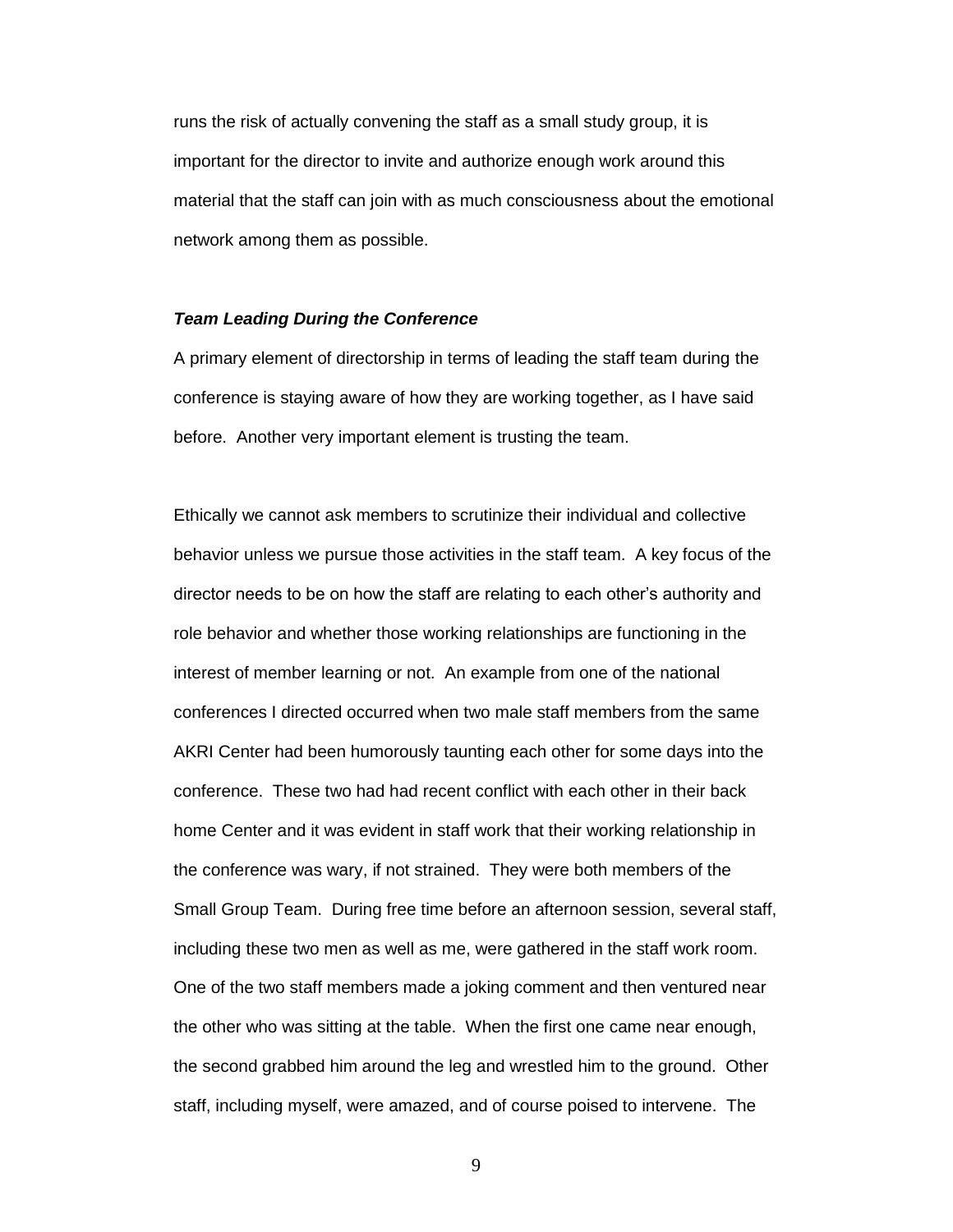two continued to wrestle to a stand-off, laughing and yet seriously challenging each other at the same time. The end of the tussle came when the one who had been standing at the beginning said to the one who had grabbed him, "I give up, I give up – you win!"

As the director, I had watched the engagement on alert, concerned I would need to intervene if this became violent or seemed otherwise out-of-hand. This did not develop, and afterwards I commented to them, "Good work." Their "fight" felt entirely appropriate to the work they needed to do between them, and also advanced the level of intimate engagement among the larger staff. Moving in to stop them from working, even though they were doing it in an unusual way, would have been to arrest an important team development among staff. Sometimes it's best for the director to stay out of the way of staff team work. Knowing when an intervention is needed is the challenge, and not always interpreting staff interactions as being "about" the director is a useful perspective to maintain in this endeavor.

The second point about supporting staff in their team work is harder to pursue. Trusting team members to carry out their roles competently and not to interpret all of the role struggles as personal attacks on oneself as the director is critical. If a director manages the conference as if everything that happens in it is always (and mostly) about her/him in the role of director, s/he will shortchange the membership and confine the staff to the safest and most conservative pursuit of this work. For staff to feel empowered to take the personal and collective risks to push group relations work to the fullest level they can, they must feel trusted by the director. This definition of trust is similar to the concept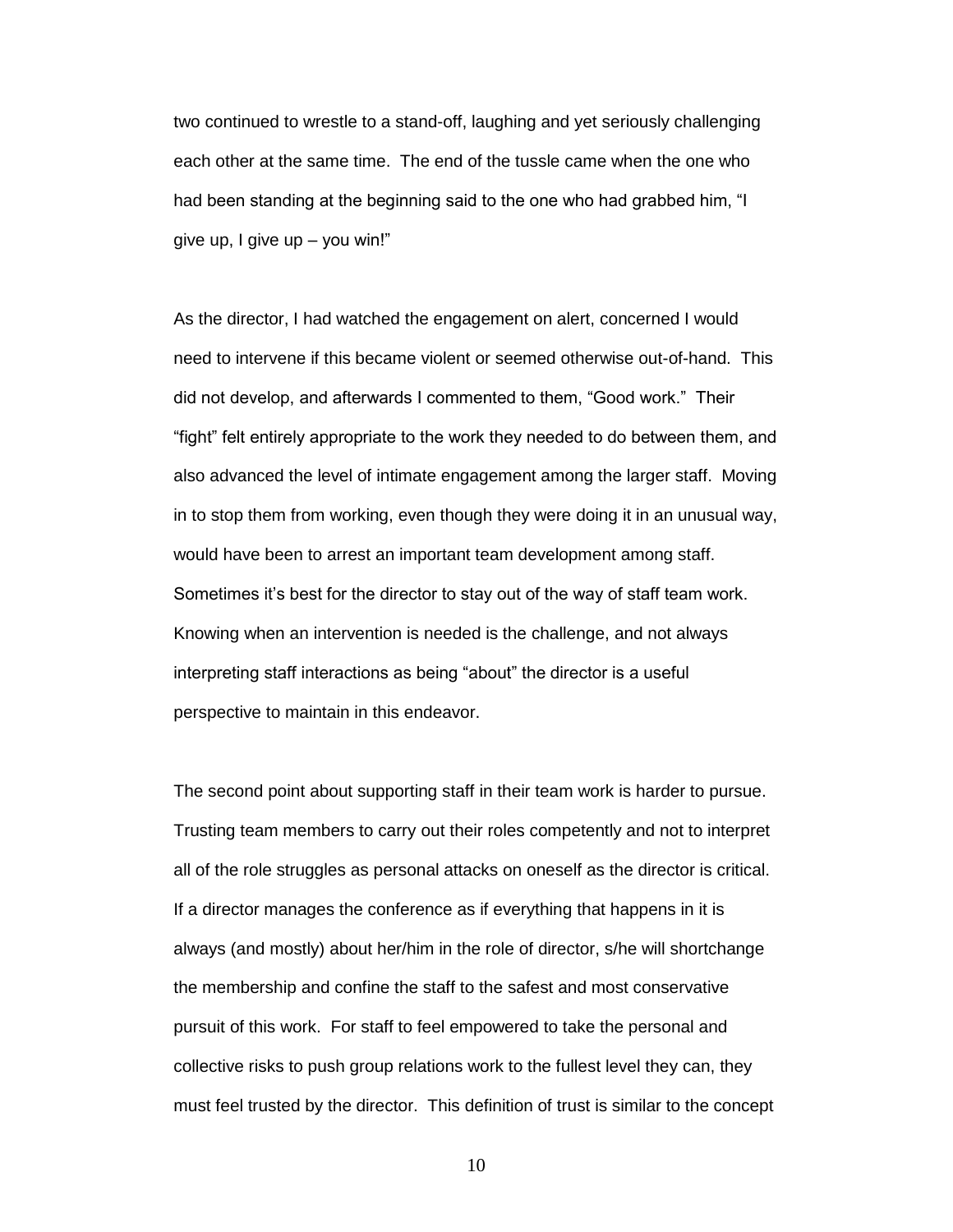of delegation. When the director delegates a particular piece of work in the conference, i.e., a role, to a staff member, s/he must authorize clearly, both on an emotional plane as well as an intellectual one. This means accepting (and enjoying if possible) that various staff members will pursue their work differently than the director would were s/he in that role. It also means accepting the task as master rather than the director. This has been written about by many other group relations authors: the task is the arbiter of our effectiveness, not the style of its pursuit. I suppose that in the world of legitimate drama this is somewhat less true, although I would guess most playwrights might be in our camp on this point. Trusting the staff, not in a way that glosses over their struggles or their challenges to the authority of the director and each other, but in a heartfelt way that supports their efforts, heightens both the quality of their individual work and their team work. Taking responsibility for when, as a director, one cannot make such a delegation is another point. The discussion of role reassignment, or even termination of staff within a conference context deserves treatment as well.

#### **Intellectual Leader**

Fearlessness might be the best way to describe what I understand the foundation of being the intellectual leader of the conference to be. It is not that the director needs to be the most intelligent person in the conference. In fact, often, both members and staff put a lot of energy into demonstrating the ways they are intelligent than the director. This is par for the course in a context where intellect is a primary wavelength for interpersonal and intergroup competition, and often a primary element of a collective defense mechanism in the conference.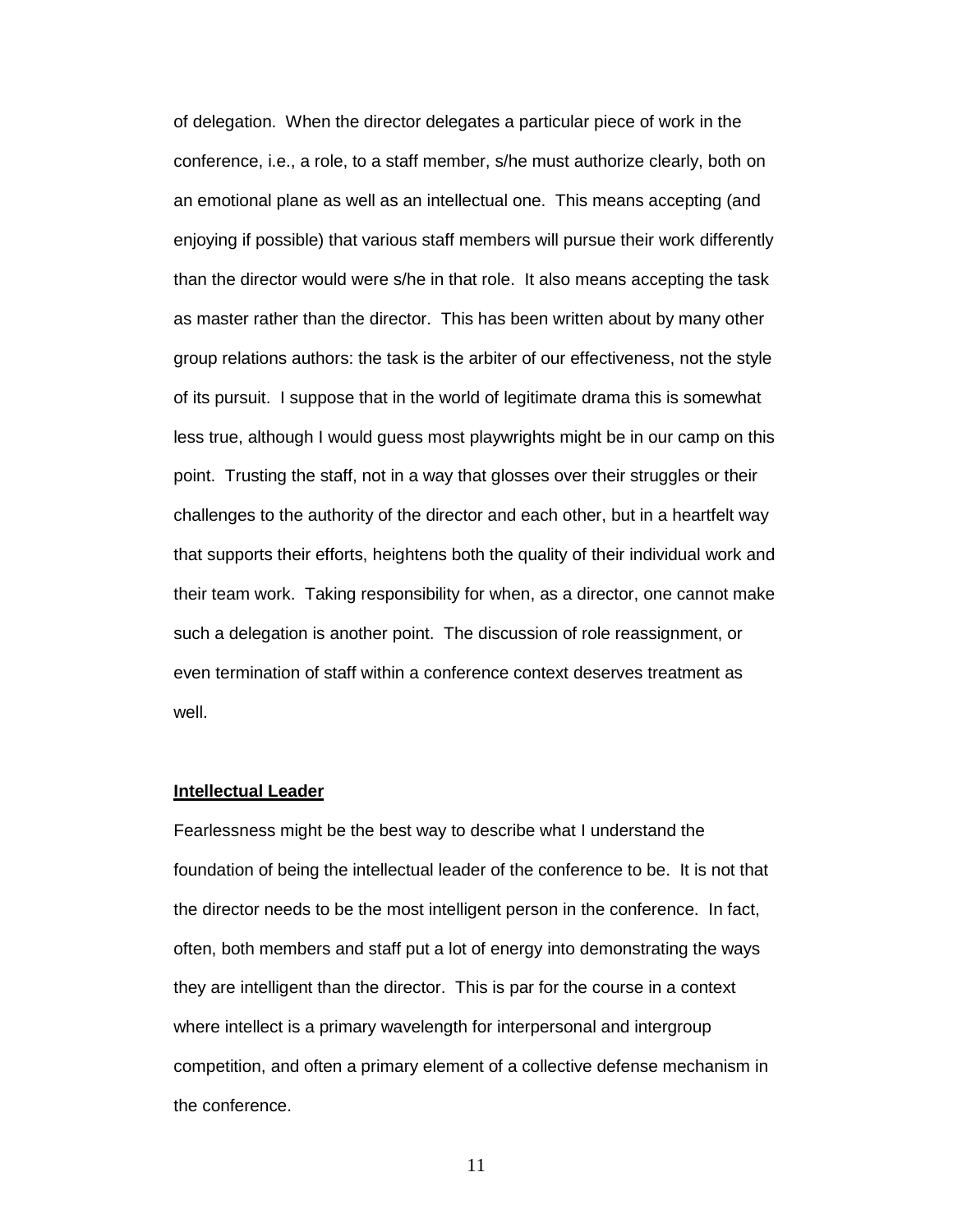What I mean by fearlessness here is holding onto the role and being open to all levels of experience available within it. Like any element of structure, the role can be used defensively. Certainly being effective at managing the overall conference and leading the team is plenty to ask of any director. However, if the director cannot stay open to the experiences s/he is having in the conference, whether those come from his/her relationships with the members, the staff, the sponsoring organization, or any other source, the conference is likely to be impaired. The team "fearless leader" has been popular in this country over the last couple of decades. It may have originated as an expression of respect, but of late has often been used as a term of derision. It frequently denotes a person who is in fact the opposite of fearless – someone who plays the role of leader safely, with ultimate attention to what is socially appropriate in a given context. In a group relations conference, staying in a "safe" zone as a leader represents a limitation on the potential of members and staff to find out more about unconscious elements of organizational life. At a group relations conference a few years ago, my friend and colleague, Ron Sharrin, called the unconscious level of group life a mystery. He explained to members in an application session that unconscious is simply our word for a particular kind of mystery, the mystery residing in the question of why people often behave differently when they are members of a group than they do when they are acting as individuals. If the conference director is to lead in the exploration of a mystery, that has implications for the nature of the science (or art?) we practice empirically in a conference. The director needs to go down deep, and, while holding the staff and membership in mind, lead into the mystery.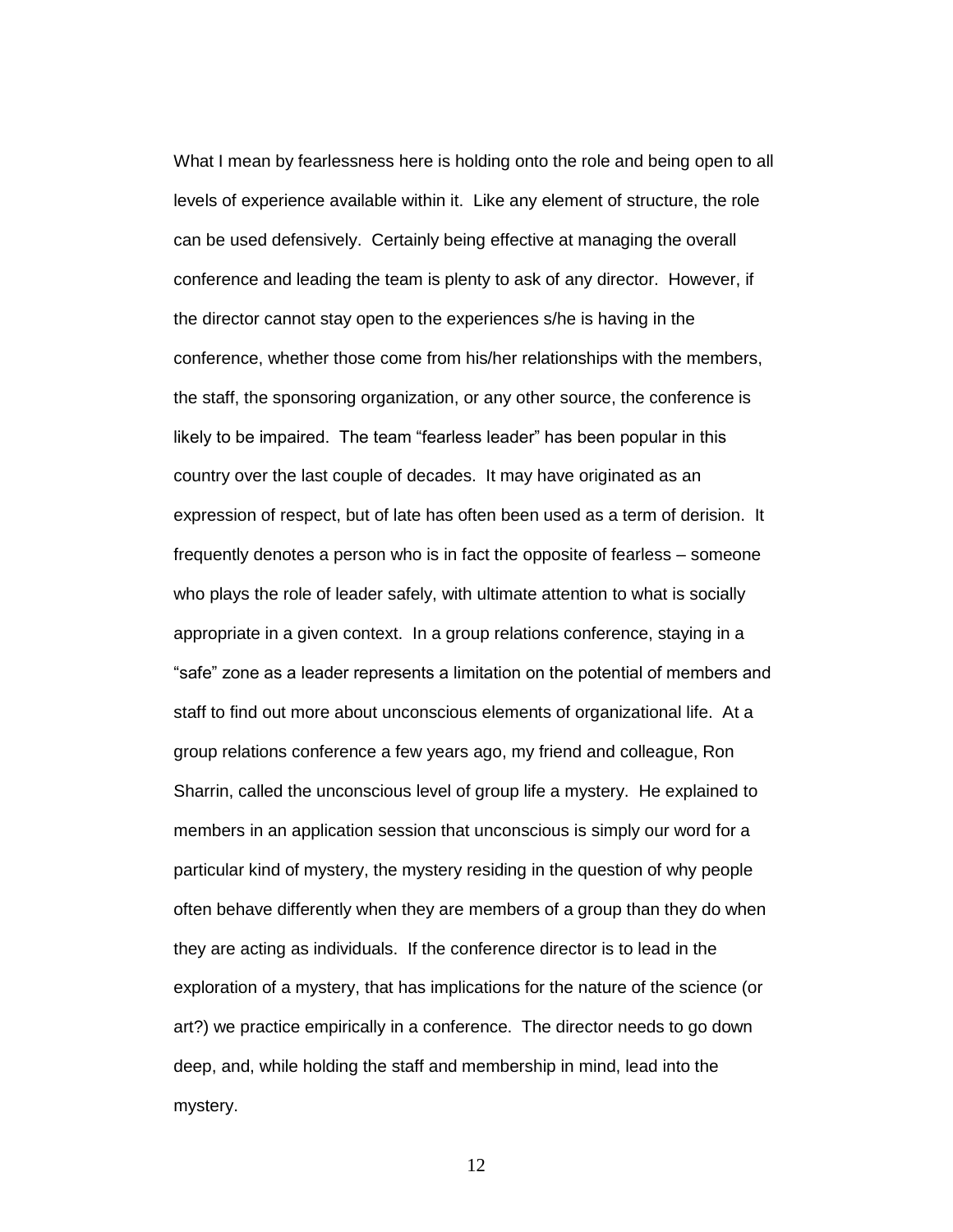We have popular myths that describe this phenomenon. Two of the most noteworthy of these are Luke Skywalker in an early "Star Wars" movie, and Captain Kirk in the "Star Trek" television series. More recently, Neo, in "The Matrix" and "The Matrix Revisited" has become mythic in exploring the mystery of the reality underneath what is apparent. All three of these leaders (interesting that these myths are set in the future and take place in space beyond current planetary life) are required to challenge their fear of being incompetent in the face of the unknown, and to find the "force" inside to "bravely go where no man has gone before". The obligation to do the same rests on the conference director's shoulders in her/his laboratory for learning. What this means in more specific terms is to lead from what is known and understood into the unknown, which undoubtedly varies in relation to the particular conference context. It would be foolish to try to define the activities constructing the kind of courage we're describing except for the points below.

The formulation that the conference director must be a hero is a dangerous one because it may lead us toward the assumption that the director must be a traditionally charismatic figure. Perhaps we could consider a different definition of charisma in our conference context – that it is not the "special quality that gives an individual influence or authority over large numbers of people" (Random House), but rather the ability to demonstrate mastery of one's own fears in the pursuit of learning. Why the mystery of our species' collective behavior terrifies us so is an interesting question in itself. What we do not want to see, but what we could so profoundly benefit from understanding, is at the heart of conference work. The director needs to work into that heart, where